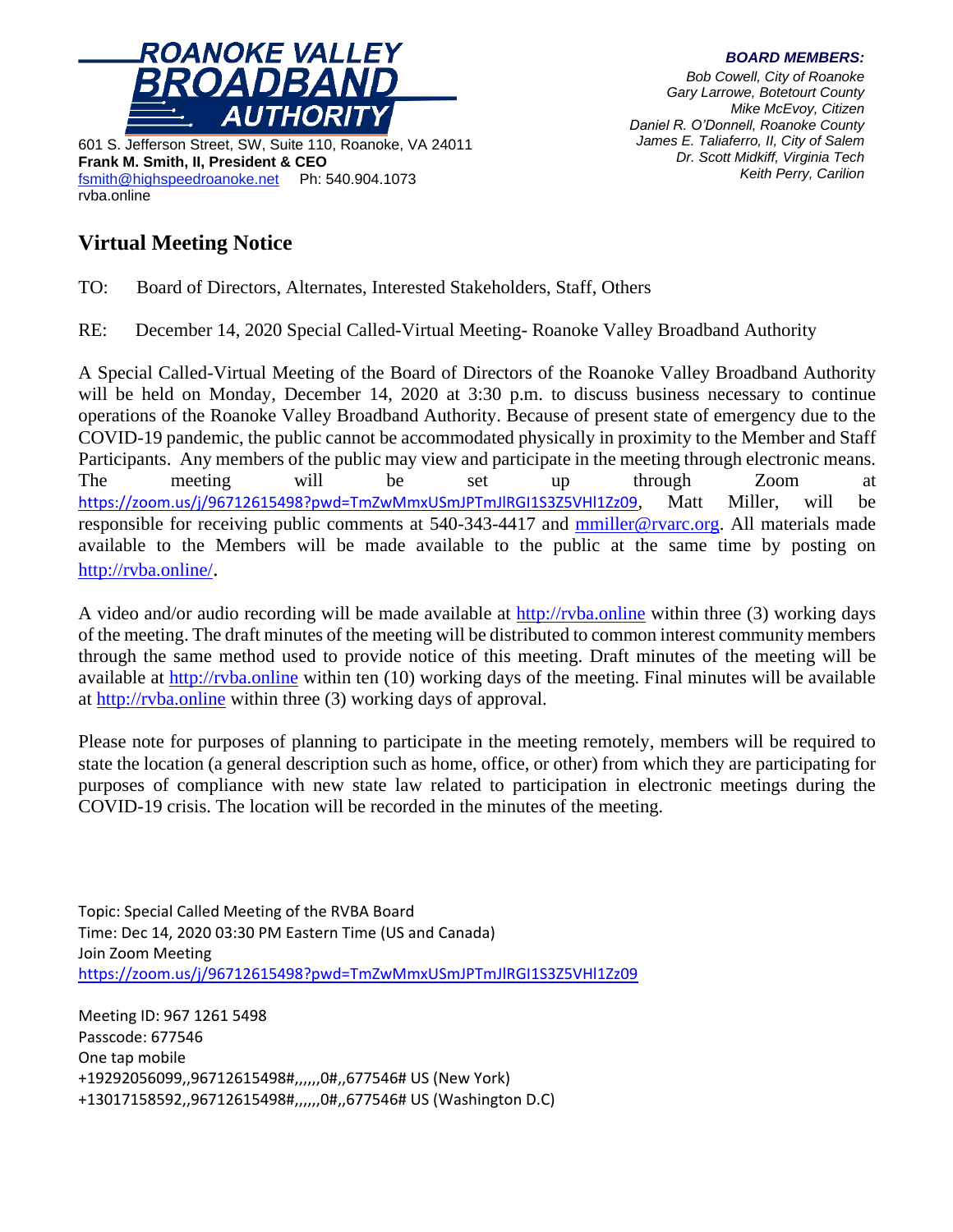

601 S. Jefferson Street, SW, Suite 110, Roanoke, VA 24011 **Frank M. Smith, II, President & CEO** [fsmith@highspeedroanoke.net](mailto:fsmith@highspeedroanoke.net) Ph: 540.904.1073 rvba.online

#### *BOARD MEMBERS:*

*Bob Cowell, City of Roanoke Gary Larrowe, Botetourt County Mike McEvoy, Citizen Daniel R. O'Donnell, Roanoke County James E. Taliaferro, II, City of Salem Dr. Scott Midkiff, Virginia Tech Keith Perry, Carilion*

# Special Called Meeting of the Roanoke Valley Broadband Authority Board

**Monday, December 14, 2020 at 3:30 p.m. Roanoke Valley Broadband Authority office, Suite 110 (Coulter Building) 601 S. Jefferson Street, SW, Roanoke, VA 24011**

# AGENDA

|--|--|--|--|

- **2. Contract Change Order and Agreement** ......................................... *Frank Smith, President & CEO*
	- a. Reimbursement and Hold Harmless Agreement
	- b. Resolution approving a Change Order to a Construction Contract
- **3. Other Business**
- **4. Adjournment**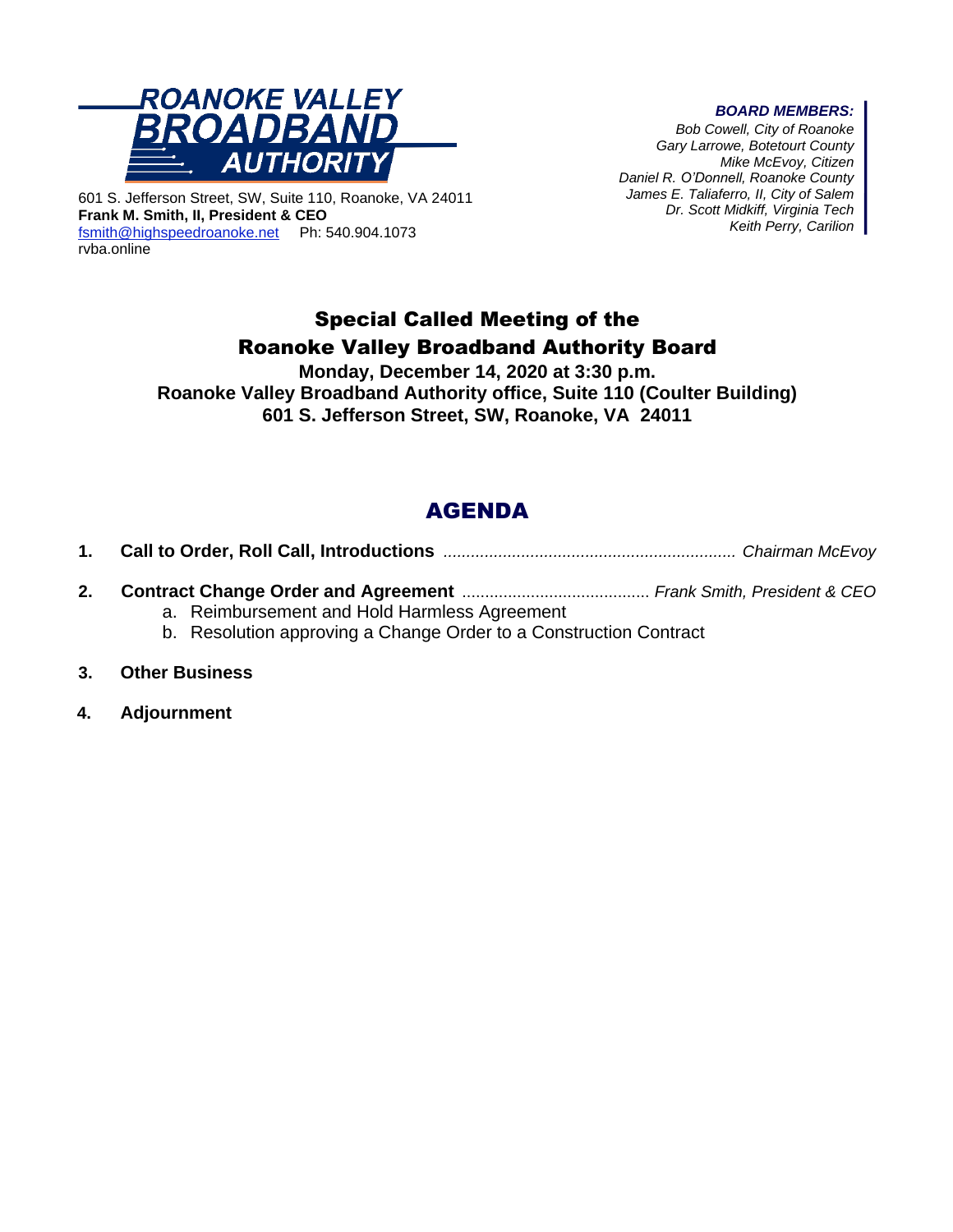#### REIMBURSEMENT AND HOLD HARMLESS AGREEMENT

This Reimbursement and Hold Harmless Agreement is dated as of December \_\_\_, 2020, by and between the Roanoke Valley Broadband Authority (the "Broadband Authority"), a broadband authority formed and existing under Chapter 54.1 of Title 15.2 of the code of Virginia,1950, as amended (the "Virginia Wireless Service Authorities Act") and Botetourt County, Virginia (the "County"), a Virginia county.

### WITNESSETH:

WHEREAS, heretofore the Broadband Authority has undertaken to assist the County in the extension of its fiber facility from the Greenfield Training and Education Center in Botetourt County, Virginia (the "Original Project"); and,

WHEREAS, the County has procured certain funds under the CARES Act to provide for a 4.35 mile extension to the fiber facility terminating near the intersection of Route 630/Blacksburg Road and Route 672 Etzler Road (the "Extension Project"); and,

WHEREAS, the Board of Directors of the Broadband Authority has approved a change order to the original contract for the additional amount of \$835,000 to finance the Extension Project.

NOW THEREFORE, the parties agree as follows:

1. The County will reimburse and hold the Broadband Authority harmless from any claim based upon the untimely application of the CARES Act funds and specifically, if due to weather, construction, onsite or any other condition, the Extension Project is not completed in time to be funded with CARES Act funds.

2. The Broadband Authority agrees to provide the highest professional standards to its procurement and its contracting so that the CARES Act funds will have a reasonable opportunity to be correctly employed.

3. Ultimately the Original Project and the Extension Project will become part of the Broadband Authority's fiber system and will be assets of the Broadband Authority.

4. Any notices or requests required to be given hereunder shall be deemed given if sent by registered or certified mail, postage prepaid, addressed (a) if to Roanoke Valley Broadband Authority, to 601 S. Jefferson, Suite 110, Roanoke, Virginia 24011 (Attention: President and CEO), with a copy to Glenn, Feldmann Darby & Goodlatte at 37 Campbell Avenue, S.W., Roanoke, Virginia 24011, Roanoke, Virginia, (b) if to the County, to Botetourt County, Virginia, 1 West Main Street, #1, Fincastle, Virginia 24090 (Attention: County Administrator) with a copy to Michael Lockaby, Esq., Guynn, Waddell, Carroll and Lockaby, P.C., 415 S. College Street,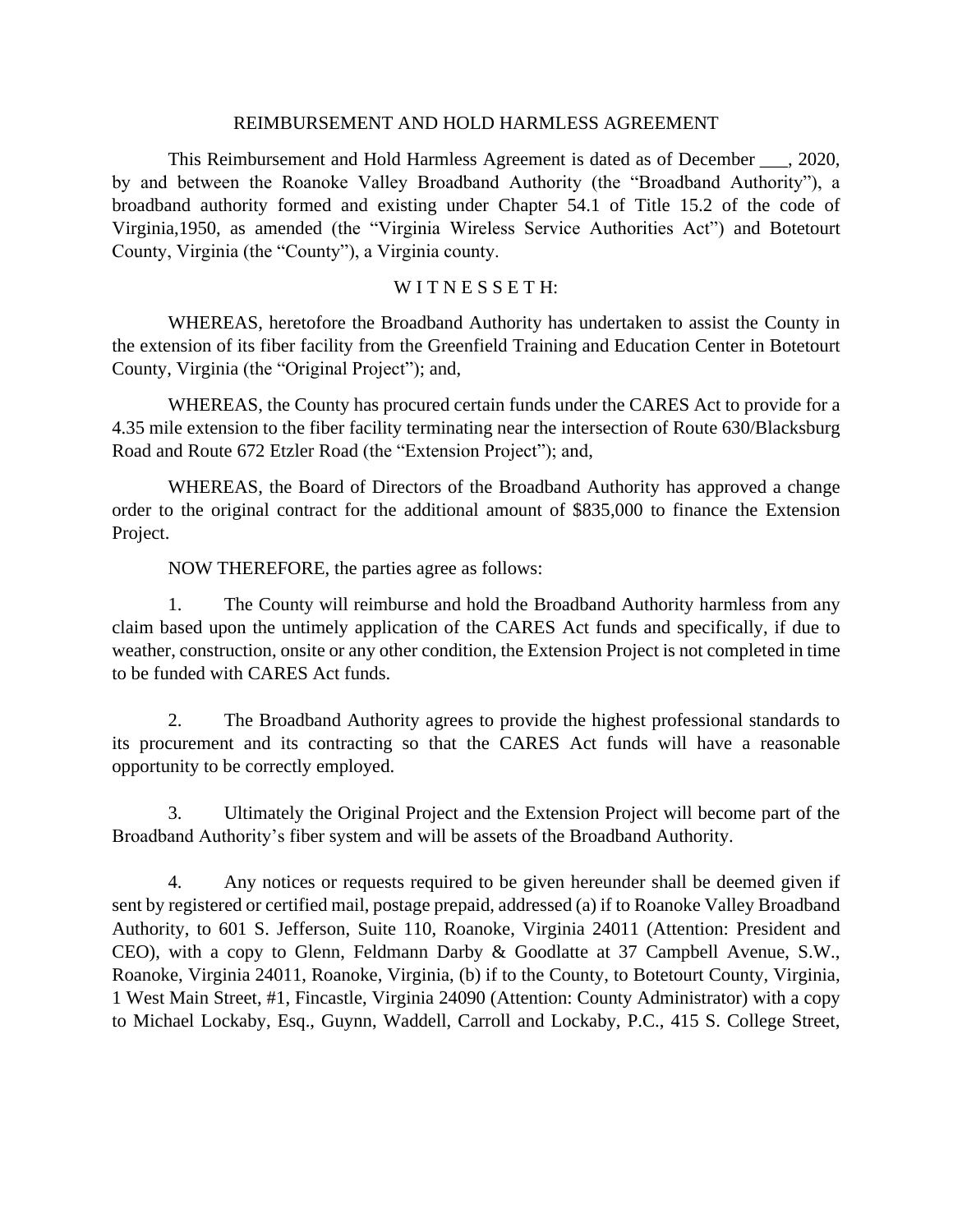Salem, Virginia 24153. Any party may designate any other address for notices or requests by giving notice under this paragraph.

5. This Agreement shall be governed by the laws of the Commonwealth of Virginia.

6. If any clause, provision or section of this Agreement shall be held illegal or invalid by any court, the illegality or invalidity of such clause, provision or section shall not affect the remainder of this Agreement which shall be construed and enforced as if such illegal or invalid clause, provision or section had not been contained in this Agreement.

7. This Agreement may be executed in counterparts each of which shall be an original and all of which together shall constitute but one and the same instrument. Facsimile and electronic signatures may substitute for and have the same effect as original signatures.

IN WITNESS WHEREOF, the parties hereto have each caused this Agreement to be executed in their respective names as of the date first above written.

### ROANOKE VALLEY BROADBAND **AUTHORITY**

By: \_\_\_\_\_\_\_\_\_\_\_\_\_\_\_\_\_\_\_\_\_\_\_\_\_\_\_\_\_\_\_\_\_

Frank M. Smith, II, President and CEO

BOTETOURT COUNTY, VIRGINIA

By:  $\frac{\text{c}}{\text{c}}$ 

Gary Larrowe, County Administrator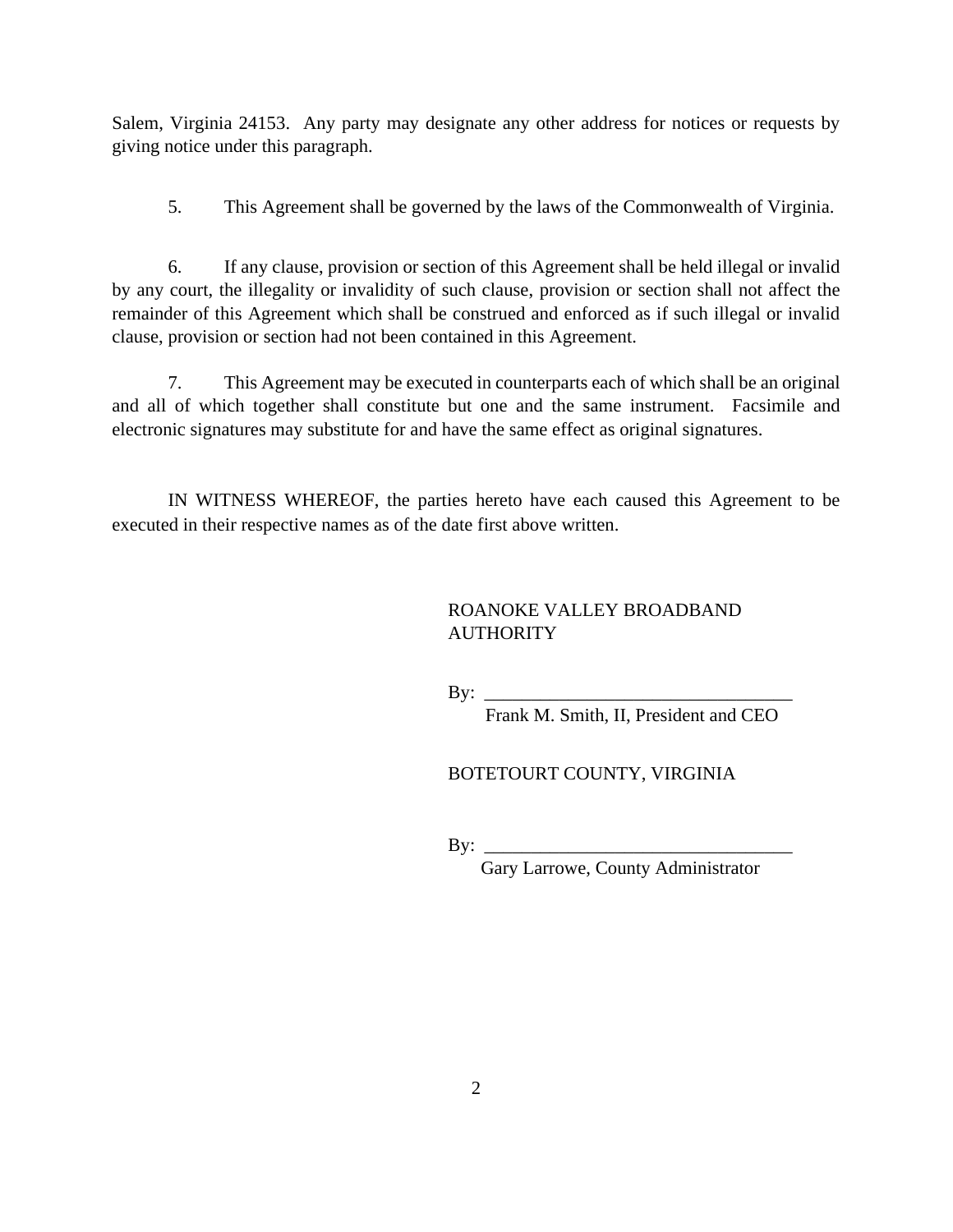### RESOLUTION OF THE BOARD OF THE ROANOKE VALLEY BROADBAND AUTHORITY

#### Approving a Change Order to a Construction Contract

WHEREAS, the Roanoke Valley Broadband Authority (the "Authority"), an authority formed and existing in accordance with the provisions of Chapter 54.1of Title 15.2 of the Code of Virginia, 1950, as amended, the Virginia Wireless Service Authorities Act (the "Act"), issued and advertised its Request for Proposals for the extension of its broadband system located in Botetourt County, Virginia (the "Original Project"); and,

WHEREAS the proposals received in response to the Request for Proposals were evaluated, vendors were selected and ranked, and discussions with and evaluations of such vendors' proposals resulted in the Authority's entering into a contract (the "Original Contract") with LIT Communities in cooperation with TPRC Broadband LLC ("LIT/TPRC") for the Original Project; and

WHEREAS, the Authority has the opportunity now, due to the availability of additional CARES Act funding, to contract for the continuation of the Original Project with an additional fiber project over a 4.35 mile section of Botetourt County terminating near the intersection of Route 630/Blacksburg Road and Route 672 Etzler Road (the "Extension Project"); and,

WHEREAS, the Executive Director has recommended to the Board that in light of the positive experience the Authority has had with LIT/TPRC and that firm's familiarity with the Original Project, that the Board consider a change order to the Original Contract to provide for the Extension Project; and

WHEREAS, Virginia Code Section 2.2-4309 provides that while contracts may be modified during performance, no fixed-price contract may be increased by more than twenty-five percent (25%) of the amount of the contract or \$50,000, whichever is greater, without the advance written approval of the governing body of the Authority; and,

WHEREAS, the amount of construction costs anticipated for the Extension Project is approximately \$835,000, which is more than the statutory limit of the greater of \$50,000 or 25% of the price of the Original Contract, and requires the advance written approval of the governing body of the Authority; and,

WHEREAS, the Members of the Board of the Authority have carefully considered the benefits to the Authority of modifying the Original Contract rather than go through a request for proposal or a competitive bid process, and have taken into account the positive experience the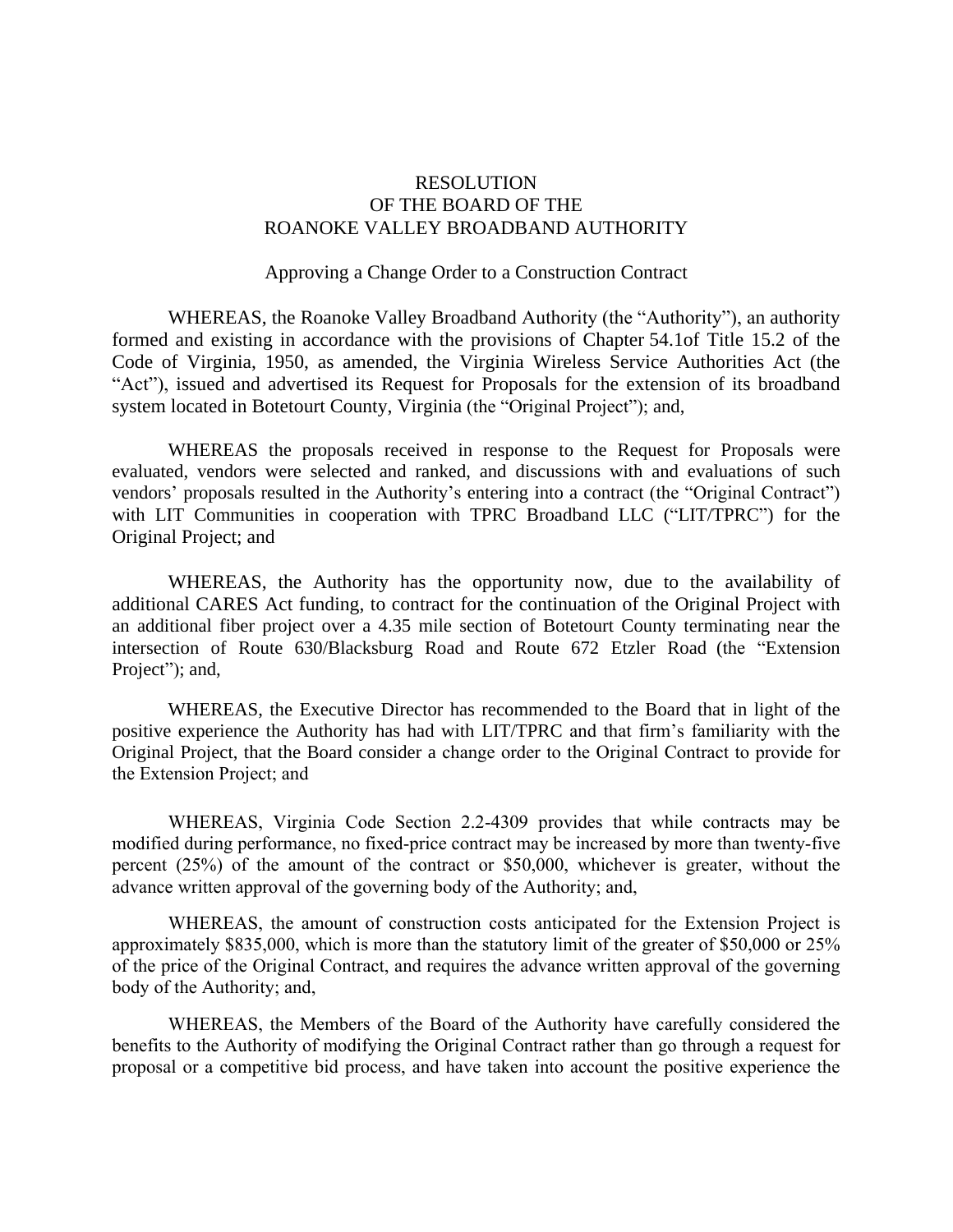Authority has had with LIT/TPRC, as well as the efficiencies to be gained from having LIT/TPRC continue the work.

NOW THEREFORE, be it resolved by the Members of the Board of the Roanoke Valley Broadband Authority that after consideration of the terms, conditions and benefits thereof, the Members of the Board of Directors of the Roanoke Valley Broadband Authority do hereby approve the change order to the Original Contract in an amount estimated to be \$835,000 to provide for the construction of the Extension Project, as presented to this meeting; and

AND BE IT FURTHER RESOLVED, that the Executive Director is hereby authorized and directed to negotiate change orders to the Original Contract consistent with this resolution, to negotiate for terms beneficial to the Authority, including, but not limited to, (a) a pause in the construction of the Extension Project on December 30, 2020, in case the CARES Act funding is no longer available and (b) a satisfactory reimbursement and hold harmless agreement with Botetourt County to cover any obligations related to the CARES Act finding and to take all such further action as may be necessary or desirable in connection with and that are in conformity with the purposes and intent of this resolution.

This resolution shall take effect immediately.